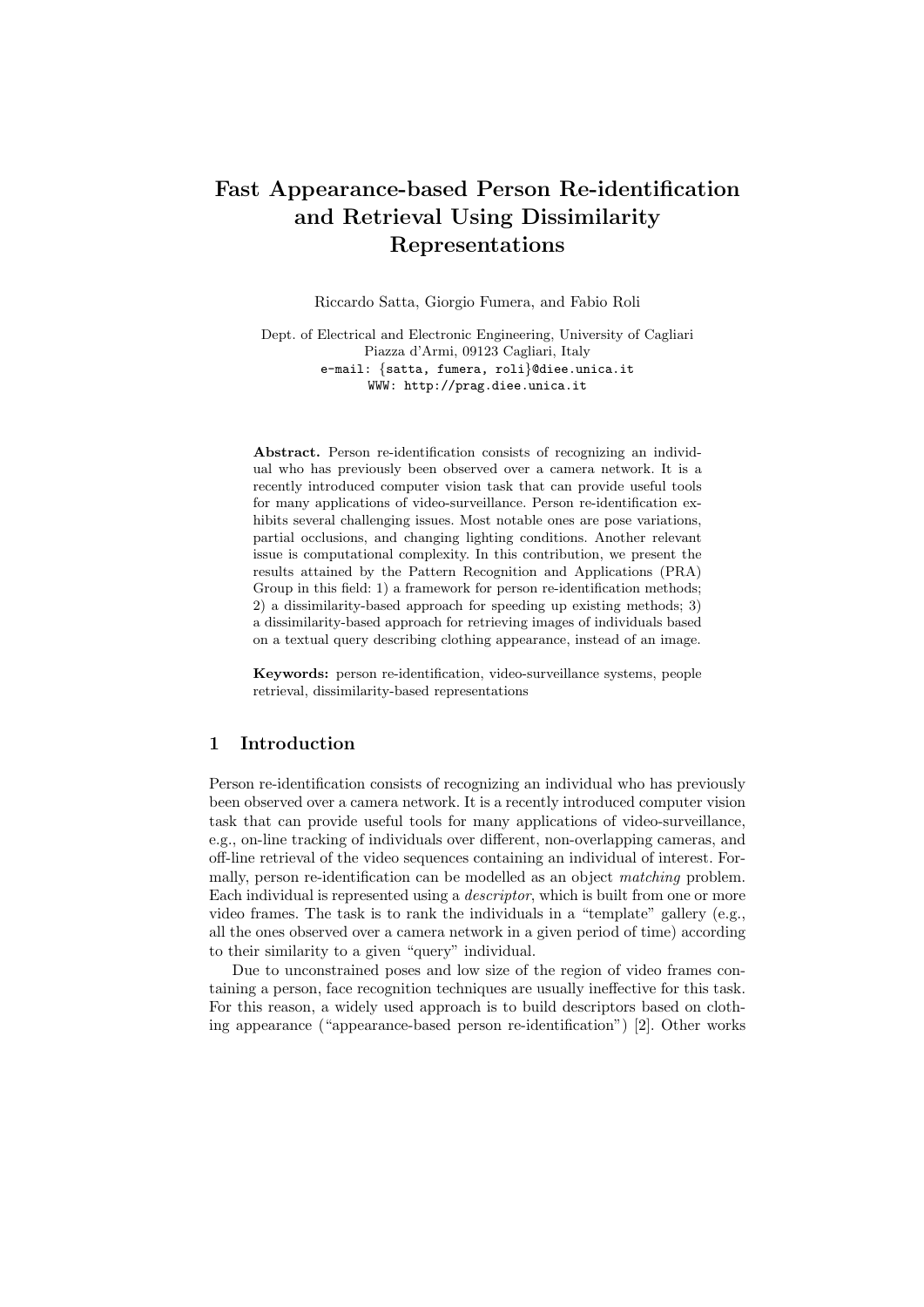exploit different "soft" biometric traits, like gait. Appearance-based person reidentification exhibits several challenging issues. Most notable ones are pose variations, partial occlusions, and changing lighting conditions. Another relevant issue is computational complexity.

In this contribution, we present the results attained by the Pattern Recognition and Applications (PRA) Group in this field: 1) a framework for appearancebased re-identification methods; 2) a dissimilarity-based approach for speeding up existing methods; 3) a dissimilarity-based approach for retrieving images of individuals based on a textual query describing clothing appearance.

In [8] we proposed a framework, called Multiple Component Matching (MCM), for appearance-based re-identification methods. MCM gives a unifying view of current works, and provides a common foundation to analyse and improve them, as well as to define new methods. MCM is based on a multiple component representation (e.g., patches, or interest points) and a body part subdivision (e.g., upper/lower body), that are common to most works.

In [6, 7] we addressed the issue of computational complexity, which is crucial for real-time applications, but has been overlooked in the literature so far. To this aim, we exploited dissimilarity-based representations [5], in which dissimilarities are computed to prototypes representative of local components. We developed the Multiple Component Dissimilarity (MCD) framework, that allows one to obtain a dissimilarity-based descriptor (basically, a vector of dissimilarity values) from any appearance-based descriptor. Once descriptors are turned to vectors of real numbers, their matching time becomes very fast.

While person re-identification methods can be useful in forensic investigations, they need an image of the individual of interest to be given as query. However, in many cases a textual description of clothing appearance may only be available (e.g., a description provided by a witness, such as "a person wearing a black t-shirt and white trousers"). Retrieving video sequences containing individuals that match a textual query would be very useful in such scenarios. This problem has been addressed by very few authors so far [9]. In our ongoing work we are investigating the use of our MCD framework to perform this task. While previous methods rely on ad hoc descriptors, our MCD-based approach can be applied to any appearance-based descriptor.

We present the MCM framework of [8] in Sect. 2. The MCD dissimilarity framework of  $([6, 7])$  is presented in Sect. 3. Finally, we illustrate our ongoing work on retrieving images of individual through a textual query, in Sect. 4. Conclusions and future research directions are drawn in Sect. 5.

# 2 The Multiple Component Matching framework

Despite the existing methods for person re-identification exhibit many differences, it can be noted that all of them are based on some part-based body representation (e.g. torso-legs), and/or exploit more or less implicitly the concept of multiple instances (patches, points of interest). Our MCM framework provides an unifying view of appearance-based person re-identification methods, embed-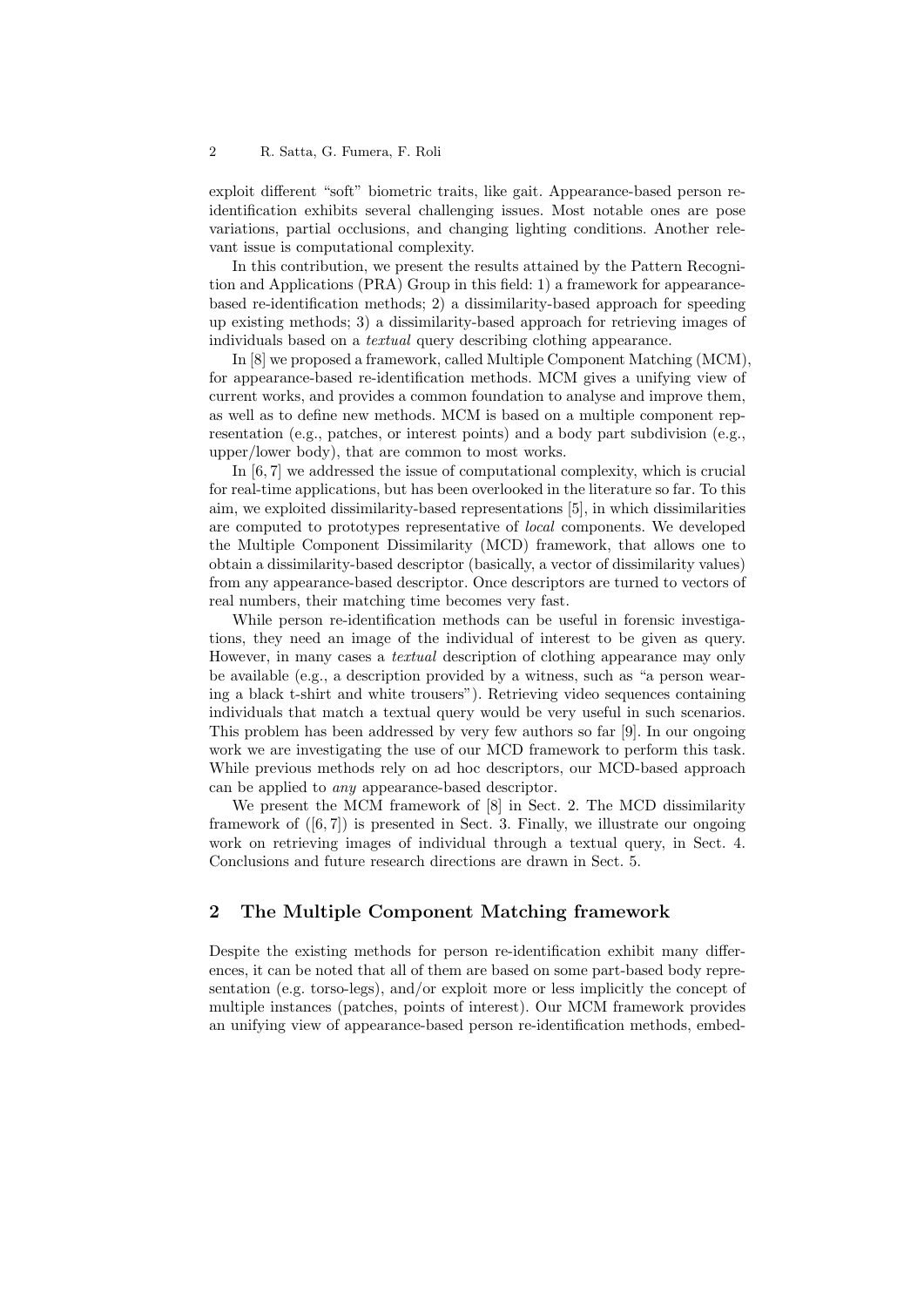

Fig. 1. An example of the MCM representation. (a) The image of an individual. (b) The body is subdivided into parts (in this case, upper and lower body). (c) Each part is a set of components (e.g., image patches), represented here as coloured dots.

ding the common concepts of multiple instance representation and body part subdivision. In MCM, individuals are represented as bags of instances, named "sets of components". Such components can be any kind of local features, like patches or interest points, extracted from the image of an individual. If a body part subdivision is used, a different set of components is extracted from each part. The rationale behind this representation is to gain robustness to partial occlusions and pose variations.

Formally, let  $\mathcal{T} = {\{\mathbf{T}_1,\ldots,\mathbf{T}_N\}}$  be a template gallery of N individuals. Each template  $\mathbf{T}_i$  is represented via an ordered sequence of M sets, corresponding to M body parts  $(M \geq 1)$ :

$$
\mathbf{T}_i = \{T_{i,1}, \dots, T_{i,M}\}.
$$
\n
$$
(1)
$$

According to the multiple instance representation, each part  $T_{i,m}$  is a set of  $n_{i,m}$ of components described by feature vectors  $\mathbf{t}_{i,m}^k$ :

$$
T_{i,m} = {\mathbf{t}_{i,m}^1, \dots, \mathbf{t}_{i,m}^{n_{i,m}}}, \ \mathbf{t}_{i,m}^k \in \mathbb{X},
$$
\n(2)

where X denotes the feature space (without losing generality, we assume that all sets are represented with the same features). An example of the MCM representation is shown in Fig. 1.

Given a probe Q, represented as a sequence of parts as well, the task is to find the most similar template  $\mathbf{T}^* \in \mathcal{T}$ , according to a similarity measure  $D(\cdot, \cdot)$ :

$$
\mathbf{T}^* = \underset{\mathbf{T}_i}{\arg\min} D(\mathbf{T}_i, \mathbf{Q}).\tag{3}
$$

Given the above representation, D must be defined as a similarity measure between ordered sequences of sets; for instance, a linear combination of the M distances  $d(T_{i,1}, Q_1), \ldots, d(T_{i,M}, Q_M)$ . The measure d can be in turn any similarity measure between sets. A suitable one is the *Hausdorff Distance*  $d_H$ [11].

Different implementations of MCM can be defined by a specific choice of its parameters, namely, the part subdivision, the components extracted from each part and their representation, and the similarity measures d and D. In  $[8]$ , a simple, direct implementation of MCM, named MCMimpl, was proposed, that attained state-of-the-art performance. It adopts a two-part subdivision of the body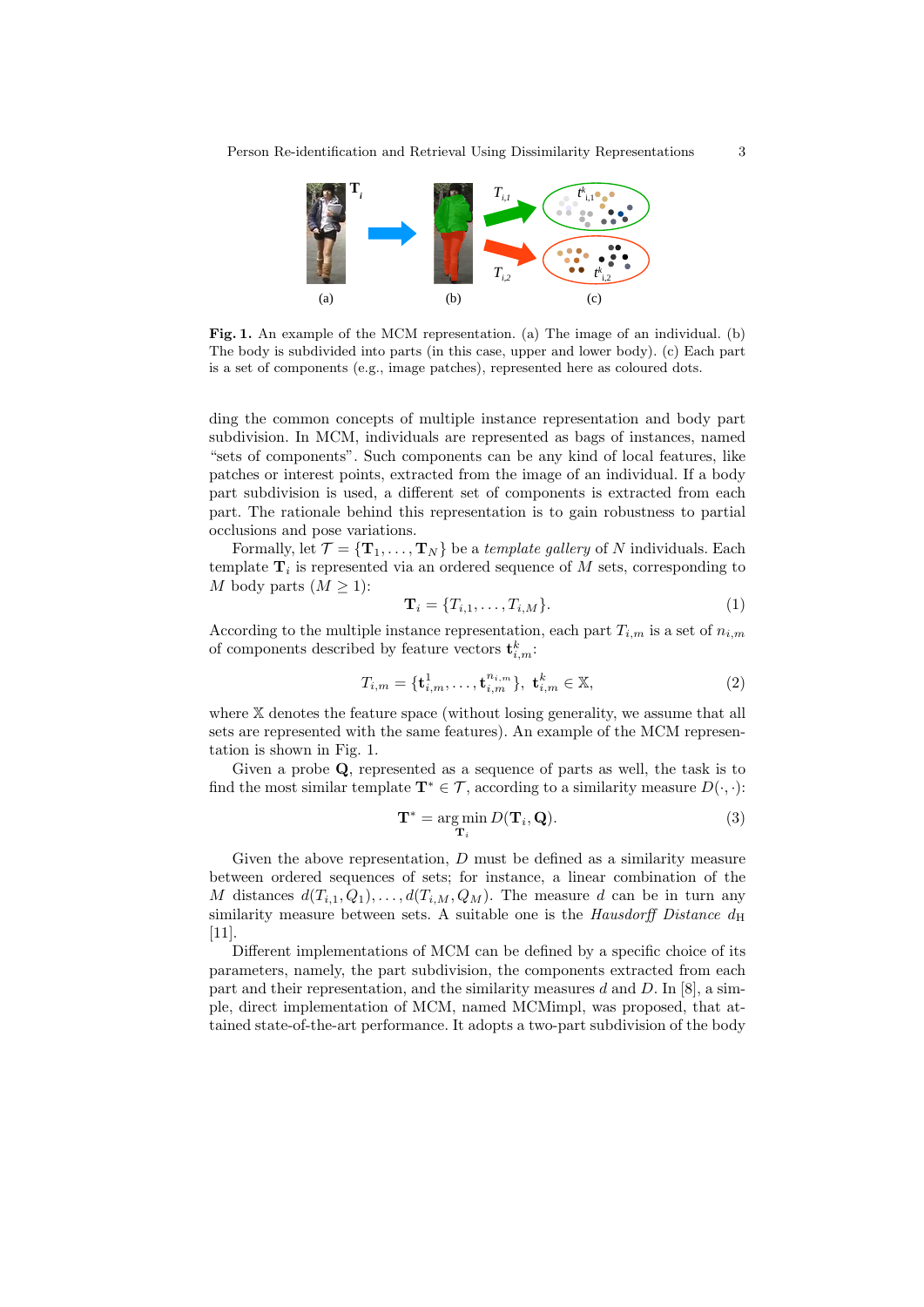

Fig. 2. (a) Two examples of different images for the same individual: note the difference both in contrast and brightness. (b) Examples of four artificial patches simulating changing illumination (right), corresponding to the patch highlighted on the left.



Fig. 3. MCMimpl compared with  $SDALE$  on the VIPeR dataset.

into torso and legs as in [3], and extracts multiple, partly overlapping, rectangular patches from each part. Every patch is described by an HSV histogram and its vertical position. MCMimpl inherits robustness to partial occlusions and pose variations from the multiple component/multiple parts representation of MCM. To obtain robustness also to changing lighting conditions, synthetic components corresponding to different lighting conditions are added together with the original ones. Since light variations usually result in a change of both brightness and contrast of the image (see for example Fig. 2-a), we developed a simulation algorithm that changes both of them simultaneously Fig. 2-b). Further details on the algorithm can be found in [8].

The performance of MCMimpl was assessed in [8] on the VIPeR dataset [4], a challenging corpus composed by two non overlapping views of 632 different pedestrians, which show varying changing conditions and pose variations. Ten random subsets of 316 pedestrians were drawn from the original dataset. The gallery set is composed by the first image of each person; the probe set, by the second one. Images of the probe set are compared to the images of the gallery set to find the best match. The corresponding cumulative matching characteristics (CMC) curve (that is, the probability of finding the correct match over the first  $n$  ranks) is shown in Fig. 3, and compared with the SDALF method [3].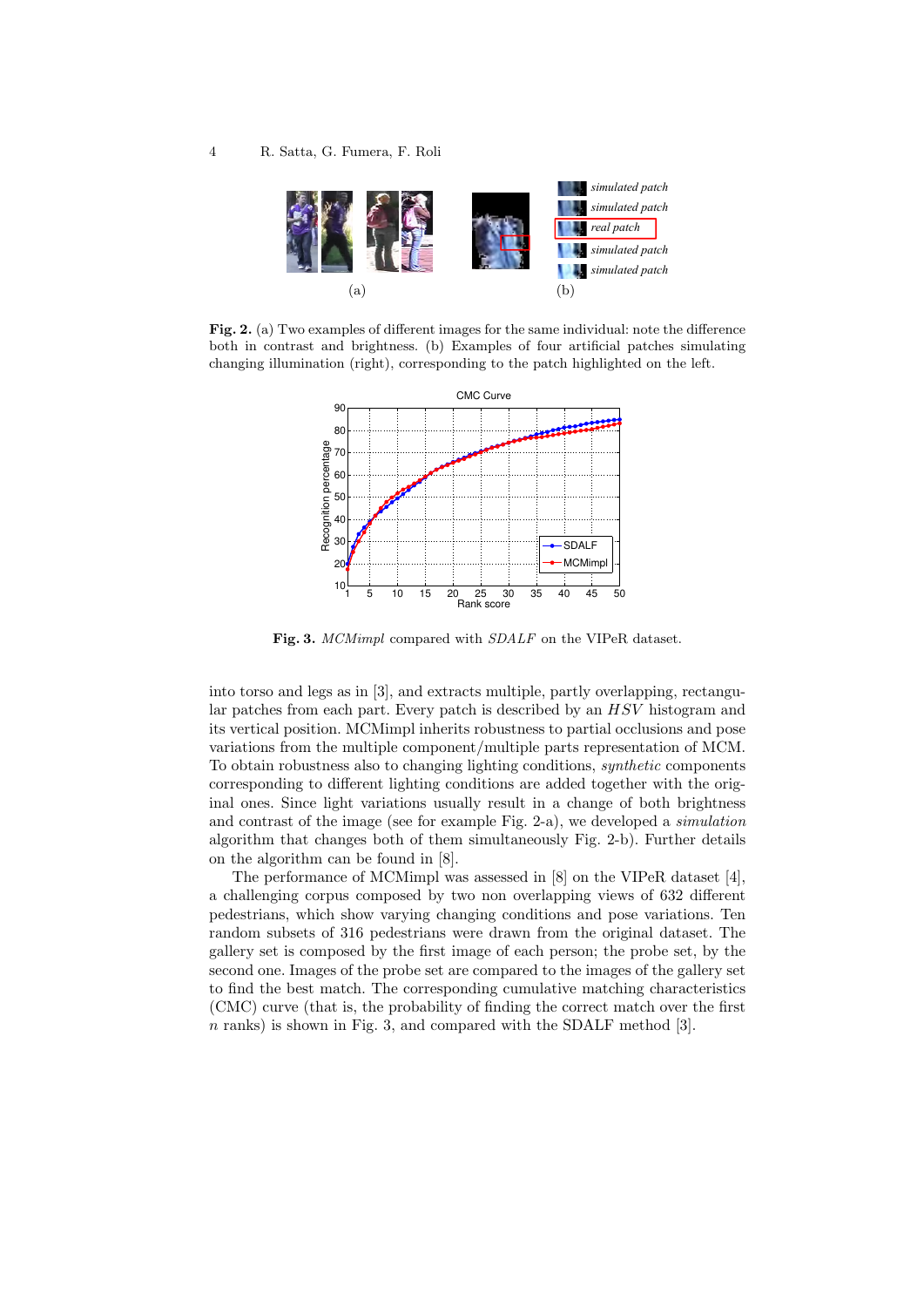Person Re-identification and Retrieval Using Dissimilarity Representations 5

### 3 The Multiple Component Dissimilarity framework

In [6] we showed that the MCM framework suggests a general method to reduce the computational complexity of appearance-based re-identification methods. We observed that, regardless of the specific descriptor (i.e., the body part model and the kind of local components), if the clothing of different individuals share similar local characteristics, their set-of-components representation exhibits some redundancy, due to similar local components. Such redundancy can be reduced by turning any set-of-components representation into a dissimilarity-based one [5], which consists of representing each individual as a vector of dissimilarity values to pre-defined visual prototypes. We proposed to define also prototypes as sets of components, each corresponding to a local characteristic shared by different individuals.

This allowed us to define the Multiple Component Dissimilarity (MCD) framework in [6, 7]. MCD provides a dissimilarity-based version of any re-identification method that can be framed in MCM, adopting a very compact representation of individuals (basically, a small set of dissimilarity vectors). As such, matching two descriptors becomes very fast, as it reduces to compare two vectors of real numbers. Dissimilarity-based descriptors of MCD try to keep the same discriminative capability and robustness of the original re-identification method, by exploiting the same part subdivision and local features, but grouped in homogeneous clusters. The MCD framework is summarised in the rest of this section.

The first step of MCD is prototype construction. Prototypes are constructed from a given gallery of, say, N individuals, starting from their MCM descriptors, denoted as:

$$
\mathcal{I} = \{ \mathbf{I}_1, \dots, \mathbf{I}_N \} \ . \tag{4}
$$

According to MCM (Sect. 2), each descriptor  $\mathbf{I}_i \in \mathcal{I}$  is an ordered sequence of M elements, one for each body part. The m-th element is a set of  $n<sub>m</sub>$  feature vectors:

$$
\mathbf{I}_i = \{I_{i,1}, \dots, I_{i,M}\}, \quad I_{i,m} = \{\mathbf{x}_m^1, \dots, \mathbf{x}_m^{n_m}\}, m = 1, \dots, M
$$
 (5)

The procedure for prototype construction is the following. For each body part  $m = 1, \ldots, M$ :

- 1. Merge the feature vectors of the m-th part of each  $I \in \mathcal{I}$  into a set  $X_m =$  $\bigcup_{j=1}^N I_{j,m};$
- 2. Cluster the set  $X_m$  into a set  $\mathbf{P}_m$  of  $N_m$  clusters,  $\mathbf{P}_m = \{P_{m,1}, \ldots, P_{m,N_m}\}.$ Take each cluster as a prototype for the m-th body part.

Each prototype is a set of visually similar image components, which can belong to different individuals. In turn, each original descriptor I consists of a set of components for each body part. Thus, to create a dissimilarity vector from I, dissimilarities can be evaluated via a distance measure between sets. In [6] the k-th Hausdorff Distance was used, due to its robustness to outliers. The above procedure returns M sets of prototypes, one for each body part:

$$
\mathcal{P} = \{ \mathbf{P}_1, \dots, \mathbf{P}_M \} \tag{6}
$$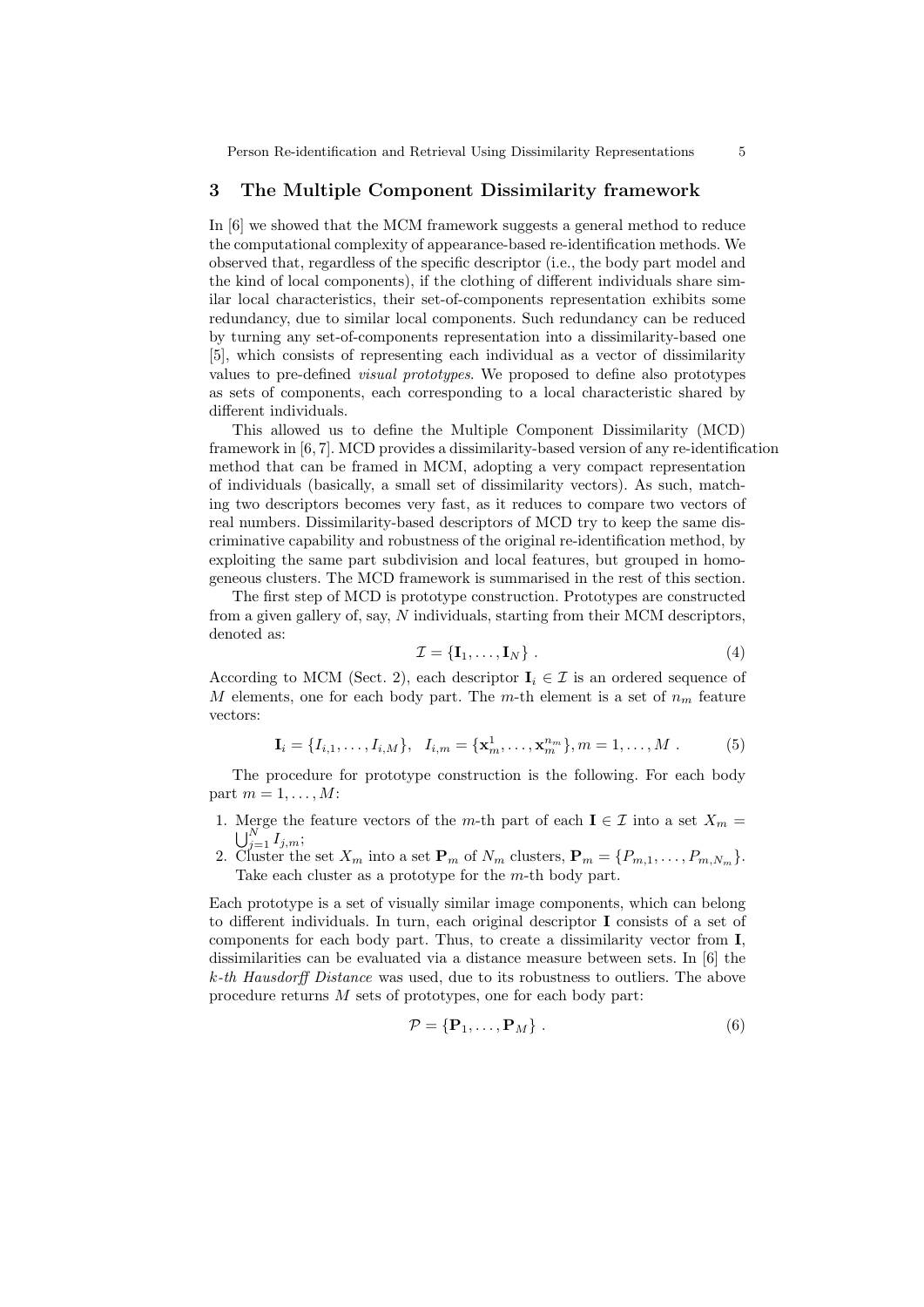

Fig. 4. Generation of the prototype gallery in MCD. In this example, the body is **upper (green)** and lower (red) body. (a) A template gallery of subdivided into two parts: upper (green) and lower (red) body. (a) A template gallery of *the components of the same part are (b) merged, and (c) clustered.* three individuals, represented according to MCM. (b) All the components of the same part are merged. (c) A clustering algorithm is applied, and a number of prototypes (clusters) are generated for each part.

Fig. 4 summarises the process of prototypes generation, for  $M = 2$  parts.

Once the prototypes have been constructed, given the MCM descriptor of any individual,  $I = \{I_1, \ldots, I_N\}$ , its MCD descriptor is obtained as a sequence of M dissimilarity vectors  $\mathbf{I}^{\text{D}} = \{I_1^{\text{D}}, \dots, I_M^{\text{D}}\}$ , where:

$$
I_m^{\rm D} = (d(I_m, P_{m,1}) \dots d(I_m, P_{m,p_m})), m = 1, \dots, M. \tag{7}
$$

The MCD representation of above was exploited in [6, 7] for the task of person re-identification. In this context, it exhibits two clear advantages over complex descriptors used by other methods. One is a considerable reduction in storage requirement: only a small set of dissimilarity vectors (one for each body part) for each individual, and the set of prototypes, need to be stored. The other advantage is a reduction in processing time: comparing descriptors becomes as simple as computing distances between vectors of real numbers, which is very fast with modern CPUs. This can enable several useful applications, like real-time re-identification of an individual, among a huge number of candidates.

### 3.1 Trade-off between re-identification accuracy and matching time

The results reported in [7] showed that this method exhibits a much lower matching time and memory requirement than its non-dissimilarity-based version, as expected. However, this is sometimes attained at the expense of a lower reidentification accuracy. Trading a lower accuracy for a lower processing time can be nevertheless advantageous in certain scenarios. As an example, consider a real time application in which individuals observed by different, non-overlapping cameras are automatically tracked, and a human operator can select an individual of interest from one of the videos, and ask the system to re-identify it (again,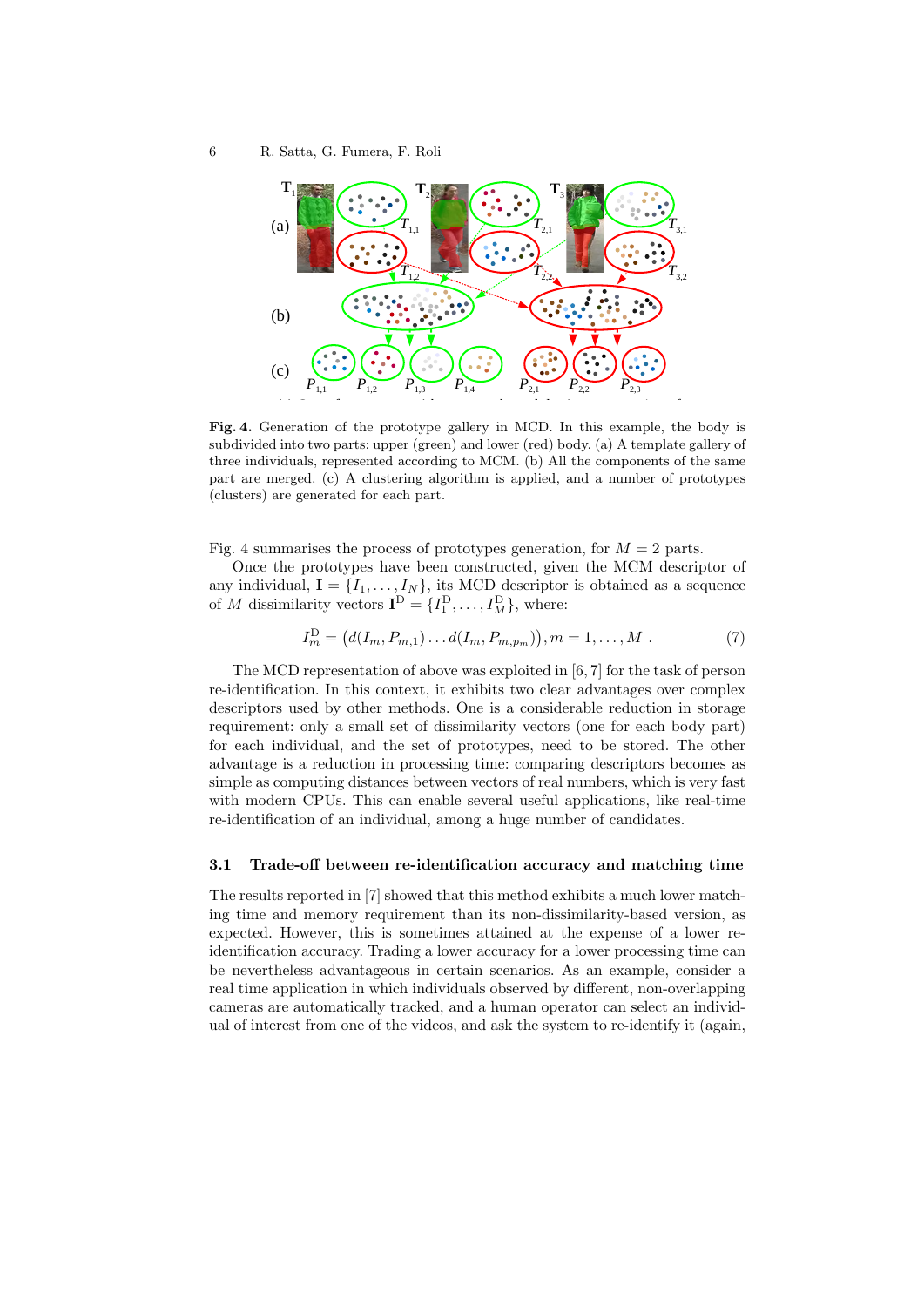Person Re-identification and Retrieval Using Dissimilarity Representations 7

|                                                                      | MCMimpl                          | $MCMimpl$ <sup>Dis</sup> |
|----------------------------------------------------------------------|----------------------------------|--------------------------|
| Avg time for template descriptor creation                            | $93.7 \text{ ms}$ <sup>(1)</sup> | $17.5 \text{ ms}$        |
| Avg time for probe descriptor creation                               | 6.8 ms $(1)$                     | $17.5 \text{ ms}$        |
| Avg time for a single match                                          | $28.6$ ms                        | $0.004$ ms               |
| Avg total time for a single run (119 templates)                      | 2719.1 sec                       | $63.5 \text{ sec}$       |
| Avg total time for a single run (316 templates)                      | $2887.6 \text{ sec}$             | 87.2 sec                 |
| Avg total time for a single run $(474 \text{ templates})$ 6521.0 sec |                                  | $134.5 \text{ sec}$      |
| Avg total time for a single run (632 templates) 11550.6 sec          |                                  | $179.4 \text{ sec}$      |

Table 1. Comparison of the computational requirements of MCMimpl and MCMimpl $^{Dis}$ . Notes: (1) in MCMimpl, the construction of a template descriptor includes the generation of simulated patches, and thus requires a higher time than the construction of a probe descriptor.

in real time). In this case, the overall time  $t_s$  needed to find the person of interest among the ranked list of individuals returned by the system, is the sum of two quantities [7]:

$$
t_{\rm r} = t_{\rm p} + t_{\rm s} \tag{8}
$$

The first quantity is the average processing time  $t_p = t_d + N t_m$ , given by the time needed for constructing the probe descriptor  $t<sub>d</sub>$  plus the time needed to match it to the  $N$  template descriptors  $(t_m$  denotes the time for performing a single match). The second quantity,  $t_s$ , is the average time spent by the operator to search the person of interest among the ranked results. It is given by  $t_s = t_c E\{R\}$ , where  $t_c$  is the time required by the operator to compare the probe image with one template image, and  $E\{R\}$  is the expected rank of the probe individual, that can be computed from the Cumulative Matching Characteristics (CMC) curve.

#### 3.2 Experimental results

In [7] we applied the MCD framework to the MCMimpl method of Sect. 2, and conducted a thorough experimental evaluation of the resulting dissimilaritybased method (denoted in the following as  $MCMimpl<sup>Dis</sup>$ ). Experiments were carried out on two benchmark datasets used in many previous works: VIPeR [4], and a set of images taken from the i-LIDS MCTS video dataset [12]. We considered three subdivisions of VIPeR, with respectively 316, 474, and 632 pairs of individuals. We refer to the above three versions of VIPeR respectively as VIPeR-316, VIPeR-474, and VIPeR-632. The i-LIDS dataset contains 476 images of 119 different pedestrians. One image for each person was randomly selected to build the template gallery; the other images formed the probe gallery.

Here we sum up the results obtained. First, we evaluated the average processing time of MCMimpl<sup>Dis</sup>, attained on a 2.4 GHz CPU, and compared it with MCMimpl. Results are shown in Table 1.

As expected, MCMimpl<sup>Dis</sup> clearly outperforms MCMimpl in terms of processing time. Regarding re-identification accuracy, the average CMC curves of MCMimpl and MCMimpl<sup>Dis</sup> on the four datasets are reported in Fig.  $5(a)-(d)$ .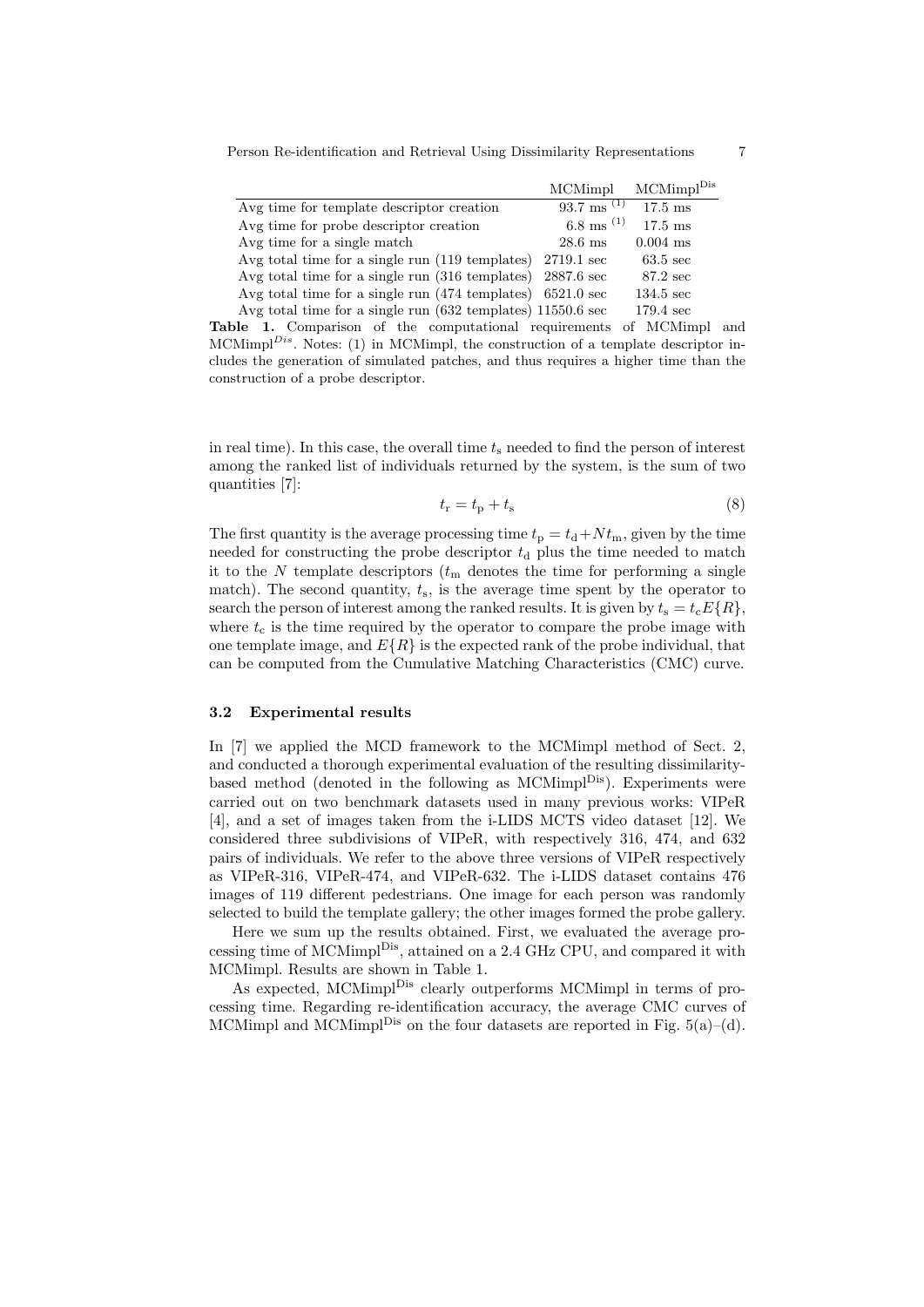

**Fig. 5.** CMC curves attained by MCMimpl and MCMimpl<sup>Dis</sup> on the four datasets used<br>in the experiments in the experiments.

|                                                                                         | MCMimpl MCMimpl <sup>Dis</sup> |                      |
|-----------------------------------------------------------------------------------------|--------------------------------|----------------------|
| Re-identification time $t_r$ , <i>i-LIDS</i> dataset $(t_c = 0.5 \text{ sec})$          | $13.600 \text{ sec}$           | $12.331 \text{ sec}$ |
| Re-identification time $t_r$ , VIPeR-316 dataset ( $t_c = 0.5$ sec) 21.268 sec          |                                | $16.730 \text{ sec}$ |
| Re-identification time $t_r$ , $VIPeR-474$ dataset $(t_c = 0.5 \text{ sec})$ 56.039 sec |                                | $43.213 \text{ sec}$ |
| Re-identification time $t_r$ , $VIPeR-632$ dataset ( $t_c = 0.5$ sec) 74.023 sec        |                                | 57.830 sec           |
| <b>Table 2.</b> Comparison of the overall re-identification time of MCMimpl versus      |                                |                      |
| MCMimpl <sup>Dis</sup> .                                                                |                                |                      |

MCMimplDis attained a worse recognition performance than MCMimpl on the smallest template galleries (i-LIDS and VIPeR-316). The accuracy gap diminished as the template gallery grows. This suggests that, when the number of templates is very high, as in many practical applications, the dissimilarity-based version of a re-identification method can attain the same performance as the original method, while requiring much lower computational resources. Moreover, by using the model of Sect. 3.1, we proved that even if the performance are worse, the trade-off between accuracy and processing time can be advantageous in the application scenario described in Sect. 3.1 The overall re-identification time  $t_r$  of MCMimpl and MCMimpl<sup>Dis</sup>, evaluated through Eq. (8) is reported in Table 2.

The processing time of MCMimpl<sup>Dis</sup>, as well as of any dissimilarity-based method obtained via MCD, is affected by prototype construction. This can be a problem, especially in applications where new templates can be added on-line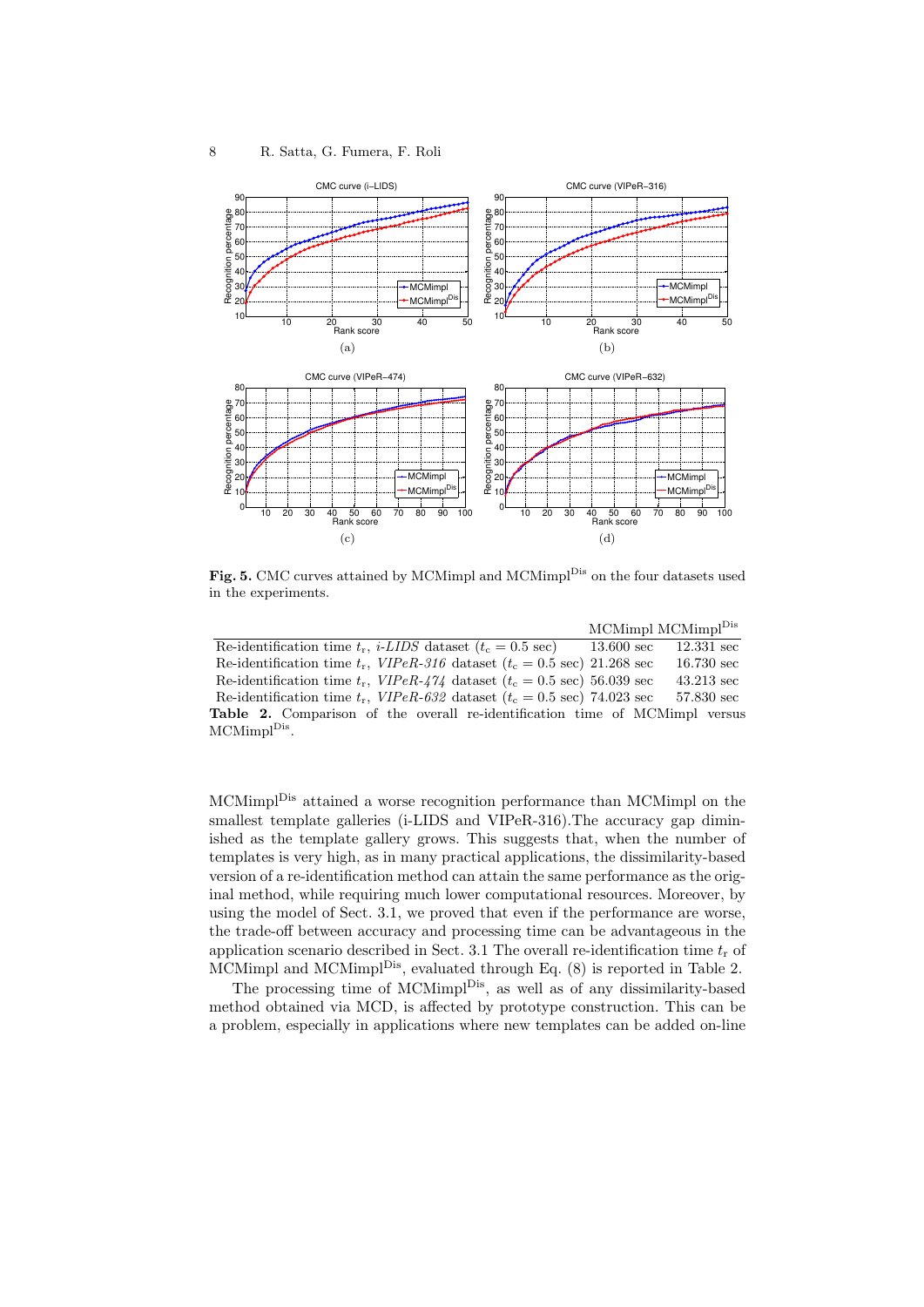

Fig. 6. Prototypes obtained from the upper body parts of a set of individuals.

during system operation, e.g. new individuals that are observed by a camera network. Nevertheless, in [7] we showed that the prototype gallery can be constructed using only a subset of the whole template gallery, or even using gallery of individuals different than the template gallery, without affecting the performance. This can avoid to re-build the prototype gallery (and thus, the dissimilarity representation of the existing templates) each time a new template is added to the system. In particular, in the latter case prototypes can be generated off-line, prior to system operation. To this aim, it would be desirable to use a dataset with a wide range of different clothing characteristics.

# 4 A general method for appearance-based people search using MCD

In our ongoing work, we are considering a task similar to person re-identification, that we call "appearance-based people search". It consists of finding, among a set of images of individuals, the ones relevant to a textual query describing clothing appearance of an individual of interest. This can be useful in applications like forensics video analysis, where a textual description given by a witness can be available, instead of an image of the individual of interest. To our knowledge, an analogous task ("person attribute search") was considered so far only in [10, 9]. We devised a general approach to extend appearance-based person re-identification systems, exploiting the same descriptors of clothing appearance to enable also the people search functionality based on a textual query. Our approach relies on dissimilarity-based descriptors, which can be obtained using the Multiple Component Dissimilarity (MCD) framework of [6] from any appearance descriptor that uses a body part subdivision and a multiple instance representation. The advantage of dissimilarity descriptors is that they allow one to build detectors of the attributes of interest (e.g., the presence of a colour in the torso) using supervised classifiers, without requiring techniques tailored to the specific, original descriptors, as in the approaches of [10, 9].

Our intuition is that the clothing characteristics that can be detected by a given appearance descriptor, according to its low-level features and part subdivision (e.g., "red shirt") may be encoded by one or more visual prototypes. For example, the rectangular image patches in Fig. 6 are sample components of 10 prototypes, extracted from the upper body parts of individuals taken from the VIPeR data set, using the MCD implementation of [6]. Intuitively, descriptors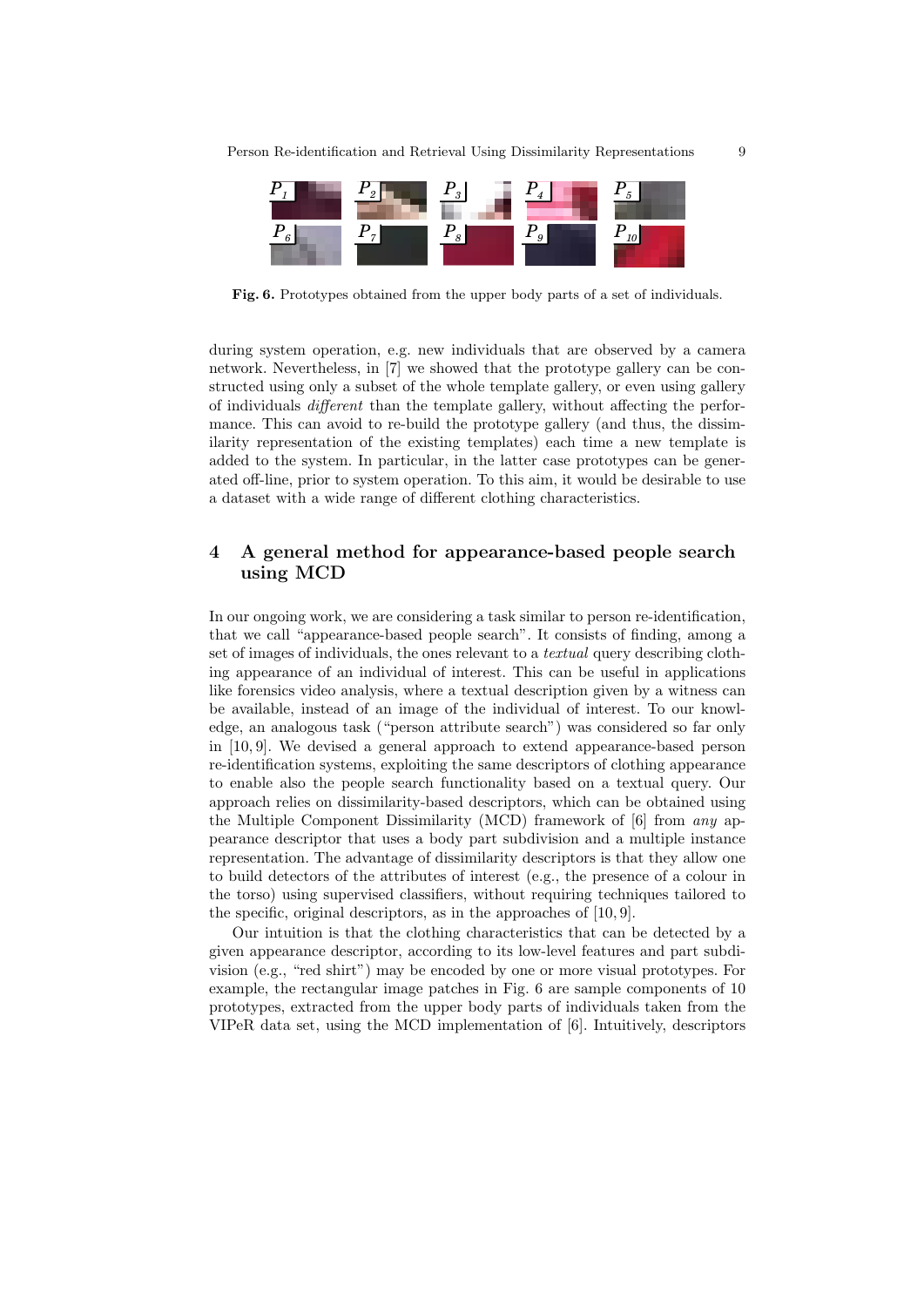#### 10 R. Satta, G. Fumera, F. Roli

| Class (cardinality)                    | $\rm MCD_1$ | MCD <sub>2</sub> | $\rm MCD3$ |
|----------------------------------------|-------------|------------------|------------|
| red shirt $(51)$                       | 0.845       | 0.780            | 0.792      |
| blue/light blue shirt $(34)$           | 0.645       | 0.523            | 0.494      |
| pink shirt $(35)$                      | 0.534       | 0.578            | 0.461      |
| white/light gray shirt $(140)$         | 0.771       | 0.736            | 0.758      |
| black shirt $(156)$                    | 0.728       | 0.705            | 0.736      |
| orange shirt $(10)$                    | 0.689       | 0.580            | 0.463      |
| violet shirt $(18)$                    | 0.422       | 0.235            | 0.433      |
| green shirt $(34)$                     | 0.687       | 0.594            | 0.619      |
| short sleeves $(220)$                  | 0.631       | 0.608            | 0.643      |
| red trousers/skirt (16)                | 0.713       | 0.638            | 0.916      |
| black trousers/skirt $(12)$            | 0.683       | 0.607            | 0.711      |
| white/light gray trousers/skirt $(81)$ | 0.758       | 0.639            | 0.635      |
| blue/light blue trousers/skirt (175)   | 0.641       | 0.622            | 0.620      |
| short trousers/skirt $(82)$            | 0.416       | 0.393            | 0.557      |

Table 3. Average break-even point attained using the considered descriptors.

of people wearing a red shirt should exhibit a high similarity to prototypes  $P_8$ and  $P_{10}$ , while a high similarity to  $P_3$  can be expected for a white shirt.

Following the above intuition, a possible approach to perform appearancebased people search through an existing appearance descriptor, is to: (i) identify a set  $\mathcal{Q} = \{Q_1, Q_2, \ldots\}$  of clothing characteristics that can be detected by the given descriptor, named basic queries (for instance, if the descriptors separates lower and upper body parts, and uses colour features, one basic query can be "red trousers/skirt".); (ii) construct a detector for each basic query  $Q_i$ , using dissimilarity values as features of a supervised classification problem.

Complex queries can be built by connecting basic ones through Boolean operators, e.g., "red shirt AND (blue trousers OR black trousers)". Given a set of images, those relevant to a complex query can simply be found by combining accordingly the subsets of images found by each basic detector.

We point out that the above approach for building detectors is independent of the original appearance descriptor.

### 4.1 Experimental results

We evaluated our people search approach using two different descriptors previously proposed for person re-identification. The first descriptor is MCMimpl [8]. The second is the SDALF descriptor proposed in [3]. We also used a third descriptor, that is a variation of the first one: it uses a pictorial structure [1] to subdivide body into nine parts: arms and legs (upper and lower, left and right), and torso. The corresponding implementations of our people search method are denoted respectively as  $\text{MCD}_1$ ,  $\text{MCD}_2$  and  $\text{MCD}_3$ .

Experiments were carried out using the VIPER data set [4]. We labelled a subset of 512 images with 14 different clothing characteristics. They are reported in Table 3, and the corresponding number of relevant images is shown between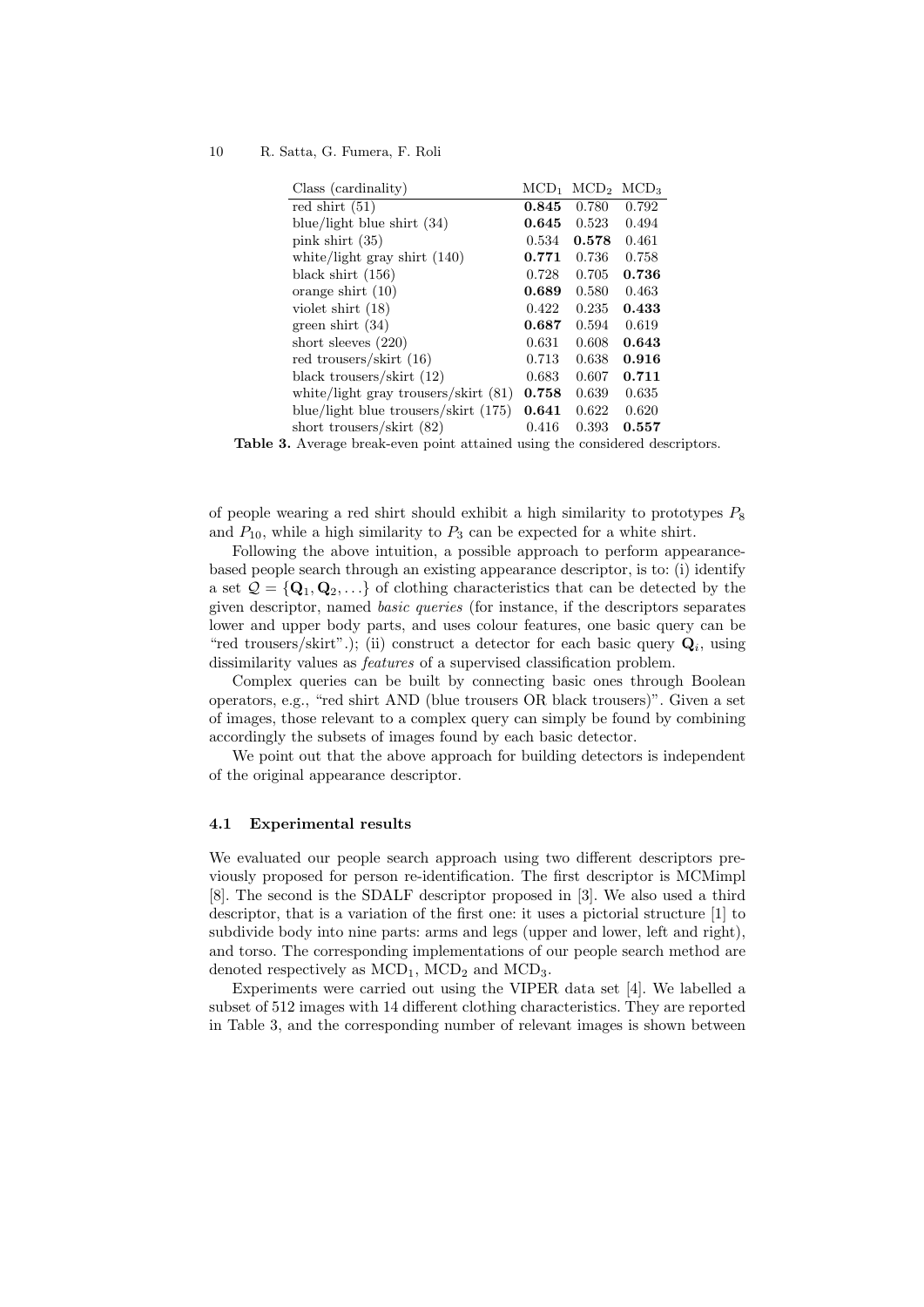

Fig. 7. Top-ten images retrieved by MCD<sub>1</sub>, for "red shirt" (top) and "short sleeves" *score. A single non-relevant image is present (highlighted in red).* queries, sorted from left to right for decreasing relevance score. A single non-relevant image is present (highlighted in red).

brackets. We evaluated the retrieval performance of our approach on each basic query, for each considered descriptor, using the precision-recall (P-R) curve. For each basic query we randomly subdivided the data set into a training and a testing sets of equal size, and trained an SVM classifier on training images to implement a detector. The P-R curve was evaluated on testing images by varying the SVM decision threshold. This procedure was repeated ten times, and the resulting P-R curves were averaged. The performance on each basic query is summarised in Table 3 as the corresponding average break-even point (BEP), which is the point of the P-R curve whose precision equals recall. The best performance for each basic query is highlighted in bold. An example of the ten top-ranked images for two basic queries is shown in Fig. 7. Our method attained a good performance with all descriptors.

We also developed a simple prototype that enables an operator to retrieve images from a given data set, building the query using a pre-defined set of basic queries. A screen-shot showing the GUI of this prototype is reported in Fig. 8. The lower-left box allows one to retrieve images from a given dataset, by building a complex query through a combination of the concepts in Table 3.

## 5 Conclusions and future works

In this paper, we presented the results attained by the Pattern Recognition and Applications (PRA) Group in the field of people re-identification. Concerning future developments, we are mainly interested on two research directions. First, to use the dissimilarity-based representation of our MCD framework as a general way to accumulate information from video sequences using any existing appearance-based descriptor. In this case, different dissimilarity vectors coming from different frames is available for each person. These vectors could be used as a training set to train a statistical classifier able to recognise that person. Second, to further develop our work on appearance-based people search, eventually realising a deployable software that can be used by forensic investigators in real-world applications.